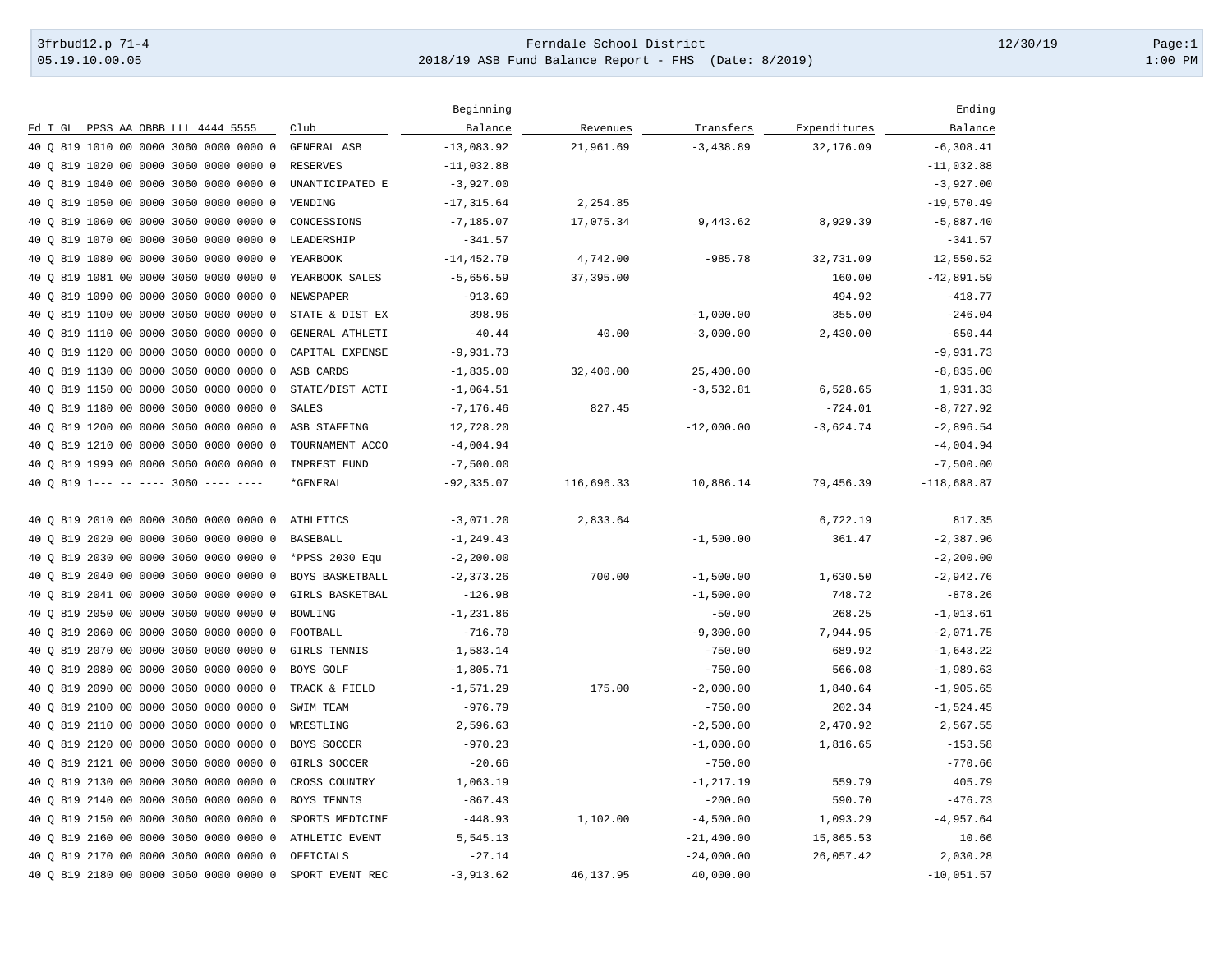## 3frbud12.p 71-4 Page:2 [05.19.10.00.05](https://05.19.10.00.05) 2018/19 ASB Fund Balance Report - FHS (Date: 8/2019) 1:00 PM

|                                                    |                      | Beginning     |           |              |              | Ending       |
|----------------------------------------------------|----------------------|---------------|-----------|--------------|--------------|--------------|
| Fd T GL PPSS AA OBBB LLL 4444 5555                 | Club                 | Balance       | Revenues  | Transfers    | Expenditures | Balance      |
| 40 0 819 2190 00 0000 3060 0000 0000 0             | FASTPITCH            | $-108.75$     |           | $-1,500.00$  |              | $-1,608.75$  |
| 40 0 819 2200 00 0000 3060 0000 0000 0             | GIRLS VOLLEYBAL      | $-220.29$     |           | $-1,000.00$  | 400.00       | $-820.29$    |
| 819 2210 00 0000 3060 0000 0000 0<br>40 O          | GIRLS GOLF           | $-1, 211.16$  |           | $-750.00$    | 756.33       | $-1, 204.83$ |
| 40 Q 819 2220 00 0000 3060 0000 0000 0             | UNANTICIPATED C      | $-4,608.22$   |           |              |              | $-4,608.22$  |
| 40 0 819 2300 00 0000 3060 0000 0000 0             | SPORT PARTICIPA      | 3,482.00      | 25,750.00 | 28,969.18    |              | 6,701.18     |
| 819 2900 00 0000 3060 0000 0000 0<br>40 O          | OTHER DISTRICTS      | $-2, 219.88$  |           |              |              | $-2, 219.88$ |
| 40 0 819 2--- -- ---- 3060 ---- ----               | *ATHLETICS           | $-18,835.72$  | 76,698.59 | $-7,948.01$  | 70,585.69    | $-32,896.63$ |
| 40 0 819 3010 00 0000 3060 0000 0000 0             | SENIORS              | $-2,957.02$   | 2,925.00  | 6,395.51     | 740.31       | 1,253.80     |
| 819 3020 00 0000 3060 0000 0000 0<br>40 O          | JUNIORS              | $-438.99$     |           | $-986.80$    | 967.21       | $-458.58$    |
| 40 O<br>819 3030 00 0000 3060 0000 0000 0          | SOPHOMORES           | $-636.44$     |           | 253.17       | 200.23       | $-183.04$    |
| 819 3040 00 0000 3060 0000 0000 0<br>40 O          | <b>FRESHMEN</b>      | $-461.59$     | $-14.18$  | 447.41       |              |              |
| $819$ 3--- -- ---- 3060 ---- ----<br>40 O          | *CLASSES             | $-4, 494.04$  | 2,910.82  | 6,109.29     | 1,907.75     | 612.18       |
| 40 Q 819 4010 00 0000 3060 0000 0000 0             | <b>BAND</b>          | $-2,006.39$   | 15,796.00 | $-985.78$    | 15,409.62    | $-3,378.55$  |
| 819 4020 00 0000 3060 0000 0000 0<br>40 O          | CHOIR                | $-17,084.47$  | 23,677.49 |              | 18,781.92    | $-21,980.04$ |
| 40<br>819 4030 00 0000 3060 0000 0000 0<br>$\circ$ | AVID EDUC COMMU      | $-521.49$     |           |              |              | $-521.49$    |
| 819 4050 00 0000 3060 0000 0000 0<br>40 O          | BOYS BASKETBALL      | $-7,537.51$   | 30,166.82 | 3,955.11     | 22,793.80    | $-10,955.42$ |
| 40 0 819 4051 00 0000 3060 0000 0000 0             | GIRLS BASKETBAL      | $-1, 213.57$  | 1,720.00  | $-4, 152.33$ | 3,196.82     | $-3,889.08$  |
| 819 4060 00 0000 3060 0000 0000 0<br>40 O          | <b>DRAMA</b>         | $-18, 220.23$ | 41,031.28 | $-4,855.16$  | 44,138.56    | $-19,968.11$ |
| 40 Q 819 4070 00 0000 3060 0000 0000 0             | VOLLEYBALL CLUB      | 1,854.77      | 12,331.00 | $-197.22$    | 15,229.75    | 4,556.30     |
| 819 4080 00 0000 3060<br>0000 0000 0<br>40 O       | <b>BASEBALL CLUB</b> | 1,163.93      | 15,332.00 | $-394.44$    | 16,122.14    | 1,559.63     |
| 40 0 819 4090 00 0000 3060 0000 0000 0             | FFA                  | $-14, 324.93$ | 30,579.00 |              | 30,004.33    | $-14,899.60$ |
| 40 0 819 4110 00 0000 3060 0000 0000 0             | ROBOTICS CLUB        | 718.20        |           |              | 3.01         | 721.21       |
| 819 4120 00 0000 3060 0000 0000 0<br>40 O          | SOFTBALL CLUB        | $-3, 423.41$  | 11,888.50 | $-1, 161.99$ | 5,916.94     | $-10,556.96$ |
| 40 Q 819 4140 00 0000 3060 0000 0000 0             | HONOR SOCIETY        | $-382.01$     | 600.00    |              | 910.44       | $-71.57$     |
| 819 4160 00 0000 3060 0000 0000 0<br>40 O          | JAZZ BAND            | $-1,100.34$   | 5.00      |              |              | $-1, 105.34$ |
| 40 0 819 4170 00 0000 3060 0000 0000 0             | WRESTLING CLUB       | $-4, 310.22$  | 9,110.00  |              | 8,136.09     | $-5, 284.13$ |
| 40 Q 819 4190 00 0000 3060 0000 0000 0             | ORCHESTRA            | $-3,873.92$   | 45.00     |              | 360.00       | $-3,558.92$  |
| 40 O<br>819 4200 00 0000 3060 0000 0000 0          | BOYS GOLF CLUB       | $-2,467.16$   | 1,925.00  |              | 3,710.18     | $-681.98$    |
| 819 4201 00 0000 3060 0000 0000 0<br>40 O          | GIRLS GOLF CLUB      | $-23.07$      | 1,575.00  |              | 25.00        | $-1, 573.07$ |
| 819 4220 00 0000 3060 0000 0000 0<br>40 O          | TRACK & FIELD C      | $-1,741.34$   | 1,635.00  |              | 3,194.39     | $-181.95$    |
| 40 0 819 4230 00 0000 3060 0000 0000 0             | THEATRE ARTS         | $-12,538.86$  | 23,816.97 | 6,209.52     | 16,200.36    | $-13,945.95$ |
| 40 0 819 4240 00 0000 3060 0000 0000 0             | DECA                 | 5,926.17      | 2,115.00  |              | 1,301.57     | 5, 112.74    |
| 40 0 819 4241 00 0000 3060 0000 0000 0             | DECA STORE           | $-311.22$     |           |              |              | $-311.22$    |
| 819 4250 00 0000 3060 0000 0000 0<br>40 O          | GIRLS SOCCER CL      | $-5,098.34$   | 7,710.50  |              | 4,681.09     | $-8, 127.75$ |
| 819 4260 00 0000 3060 0000 0000 0<br>40 O          | BOYS SOCCER CLU      | $-5,510.83$   | 7,517.00  |              | 11,553.07    | $-1,474.76$  |
| 40 0 819 4270 00 0000 3060 0000 0000 0             | <b>CHEERLEADERS</b>  | $-8,882.70$   | 835.86    |              | 3,117.76     | $-6,600.80$  |
| 40 0 819 4271 00 0000 3060 0000 0000 0             | CHEER UNIFORMS       | 7,486.56      | 33,077.23 | $-1,380.22$  | 28,916.36    | 1,945.47     |
| 40 0 819 4280 00 0000 3060 0000 0000 0             | SPANISH CLUB         | $-1.51$       |           |              |              | $-1.51$      |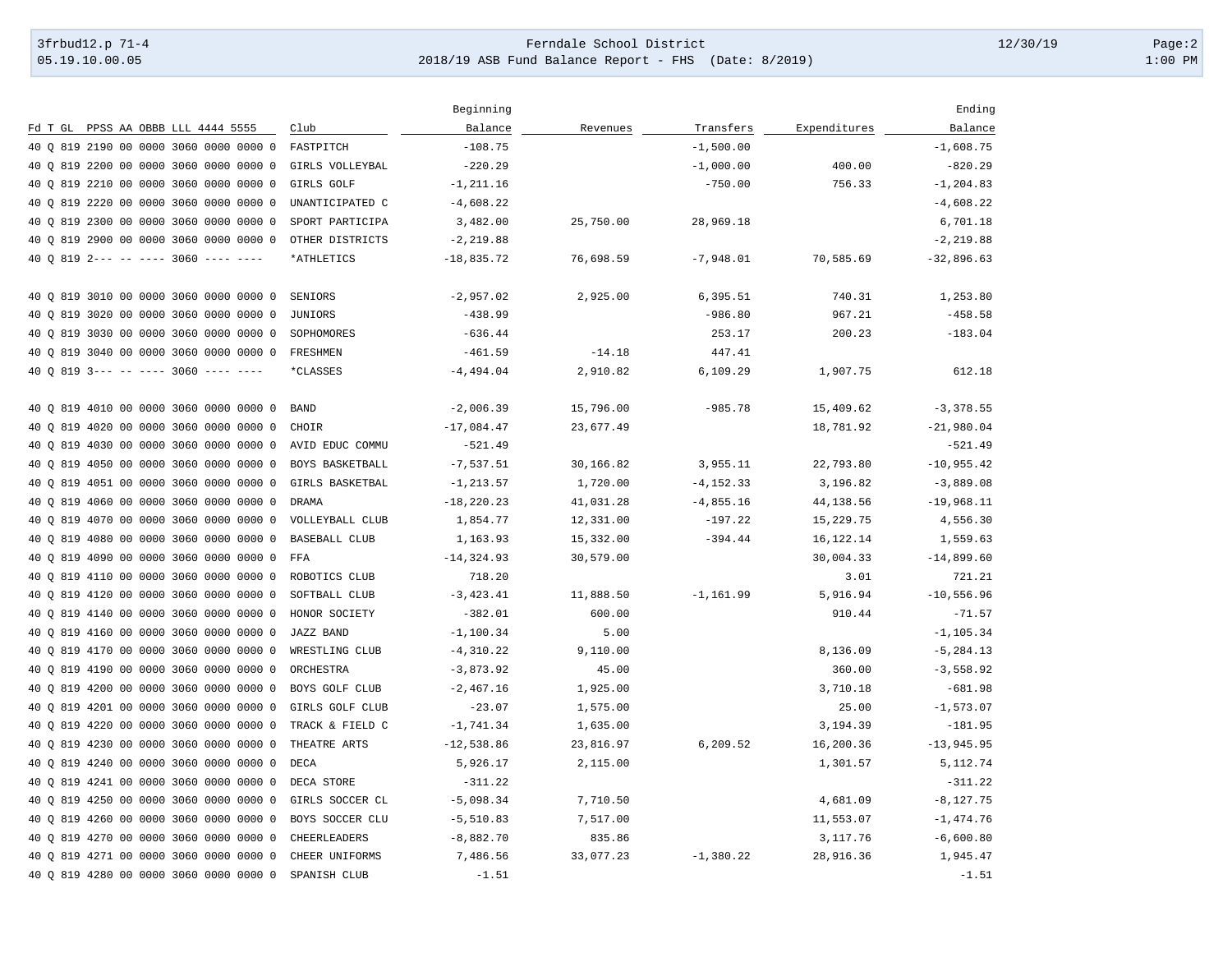## 3frbud12.p 71-4 Page:3 [05.19.10.00.05](https://05.19.10.00.05) 2018/19 ASB Fund Balance Report - FHS (Date: 8/2019) 1:00 PM

|                                           |                        | Beginning     |            |              |              | Ending         |
|-------------------------------------------|------------------------|---------------|------------|--------------|--------------|----------------|
| Fd T GL PPSS AA OBBB LLL 4444 5555        | Club                   | Balance       | Revenues   | Transfers    | Expenditures | Balance        |
| 40 0 819 4290 00 0000 3060 0000 0000 0    | SWIM TEAM CLUB         | $-30.67$      | 1,479.25   | $-197.55$    | 1,168.16     | $-539.31$      |
| 40 0 819 4300 00 0000 3060 0000 0000 0    | DANCE TEAM             |               |            | $-250.00$    |              | $-250.00$      |
| 819 4310 00 0000 3060 0000 0000 0<br>40 O | FOOTBALL CLUB          | $-10,044.73$  | 22,749.00  | 3,300.00     | 25,522.88    | $-3,970.85$    |
| 819 4320 00 0000 3060 0000 0000 0<br>40 O | <b>GOLDEN EAGLE EN</b> | $-1, 363.59$  | 2,794.00   |              | 3,466.56     | $-691.03$      |
| 40 0 819 4330 00 0000 3060 0000 0000 0    | BOWLING CLUB           | $-280.54$     |            | $-200.00$    | 475.40       | $-5.14$        |
| 40 0 819 4340 00 0000 3060 0000 0000 0    | CHES KWIN CLUB         | $-434.56$     | 263.00     | $-197.22$    | 353.68       | $-541.10$      |
| 40 0 819 4360 00 0000 3060 0000 0000 0    | LEADERSHIP CLUB        | $-5,310.49$   | 1,030.00   | $-2,697.22$  | 7,262.04     | $-1,775.67$    |
| 819 4380 00 0000 3060 0000 0000 0<br>40 O | MECHA                  | $-3,916.55$   | 11,084.00  | $-1,150.94$  | 9,383.27     | $-6,768.22$    |
| 40 Q 819 4400 00 0000 3060 0000 0000 0    | ANIME CLUB             | $-272.10$     |            |              |              | $-272.10$      |
| 40 0 819 4410 00 0000 3060 0000 0000 0    | CERAMICS               | $-24.75$      |            |              |              | $-24.75$       |
| 40 0 819 4420 00 0000 3060 0000 0000 0    | MATH CLUB              | $-1,029.41$   |            |              |              | $-1,029.41$    |
| 40 0 819 4430 00 0000 3060 0000 0000 0    | LEGAL EAGLES           | $-1.00$       |            |              |              | $-1.00$        |
| 819 4440 00 0000 3060 0000 0000 0<br>40 O | CHESS CLUB             | $-905.26$     | 1,237.27   | $-197.22$    | 1,414.93     | $-924.82$      |
| 40 Q 819 4450 00 0000 3060 0000 0000 0    | FASHION/DESIGN         | $-215.33$     |            |              |              | $-215.33$      |
| 40 0 819 4460 00 0000 3060 0000 0000 0    | SPORTS MED CLUB        | $-29.17$      | 10,056.50  | $-1,576.78$  | 13,403.37    | 1,740.92       |
| 40 0 819 4470 00 0000 3060 0000 0000 0    | KNOWLEDGE BOWL         | $-336.54$     |            | $-197.22$    |              | $-533.76$      |
| 40 0 819 4480 00 0000 3060 0000 0000 0    | HUMAN RELATIONS        | $-966.65$     |            |              |              | $-966.65$      |
| 819 4500 00 0000 3060 0000 0000 0<br>40 O | FCCLA                  | $-505.31$     | 1,578.00   |              | 1,287.50     | $-795.81$      |
| 40 Q 819 4505 00 0000 3060 0000 0000 0    | FCCLA CATERING         |               |            |              | 57.73        | 57.73          |
| 40 0 819 4510 00 0000 3060 0000 0000 0    | BOYS TENNIS CLU        | $-29.42$      |            | $-550.00$    | 542.41       | $-37.01$       |
| 40 0 819 4511 00 0000 3060 0000 0000 0    | GIRLS TENNIS CL        | $-10.07$      |            | $-197.22$    | 97.78        | $-109.51$      |
| 40 0 819 4540 00 0000 3060 0000 0000 0    | EQUESTRIAN CLUB        | $-600.79$     | 19,407.00  |              | 18,878.00    | $-1, 129.79$   |
| 819 4550 00 0000 3060 0000 0000 0<br>40 O | ENVIRONMENT            | $-23.77$      |            |              |              | $-23.77$       |
| 40 Q 819 4560 00 0000 3060 0000 0000 0    | *PPSS 4560 Equ         | $-272.10$     |            |              |              | $-272.10$      |
| 40 0 819 4580 00 0000 3060 0000 0000 0    | LINK CREW              |               |            | $-619.18$    | 281.13       | $-338.05$      |
| 40 0 819 4--- -- ---- 3060 ---- ----      | *CLUBS                 | $-120,026.69$ | 344,167.67 | $-7,693.06$  | 337,298.04   | $-134,589.38$  |
| 40 Q 819 6010 00 0000 3060 0000 0000 0    | <b>DONATIONS</b>       | $-1,378.00$   | 1,027.88   |              | 988.46       | $-1, 417.42$   |
| 40 0 819 6030 00 0000 3060 0000 0000 0    | FINE ARTS SCHOL        | $-2,981.89$   | 2,418.30   | $-1, 354.36$ | 4,163.78     | $-2,590.77$    |
| 819 6040 00 0000 3060 0000 0000 0<br>40 O | DOLLARS FOR SCH        | $-40.00$      |            |              |              | $-40.00$       |
| 819 6070 00 0000 3060 0000 0000 0<br>40 O | NFL YOUTH GRANT        | $-3.05$       | 5,000.00   |              |              | $-5,003.05$    |
| 40 Q 819 6080 00 0000 3060 0000 0000 0    | IMAGINE TOMORRO        | $-50.00$      |            |              |              | $-50.00$       |
| 819 6090 00 0000 3060 0000 0000 0<br>40 O | LAROSE MEMORIAL        | $-830.00$     |            |              |              | $-830.00$      |
| 40 0 819 6095 00 0000 3060 0000 0000 0    | DON MCKAY MEM          | $-955.00$     |            |              |              | $-955.00$      |
| 40 0 819 6--- -- ---- 3060 ---- ----      | *PVT MONEYS            | $-6, 237.94$  | 8,446.18   | $-1, 354.36$ | 5,152.24     | $-10,886.24$   |
| 40 0 819 ---- -- ---- 306- ---- ----      | $*$ FHS                | $-241,929.46$ | 548,919.59 |              | 494,400.11   | $-296, 448.94$ |
| 40 0 819 ---- -- ---- ---- ---- ----      | *Fund Purposes         | $-241,929.46$ | 548,919.59 |              | 494,400.11   | $-296, 448.94$ |
| 40                                        | *ASB Fund              | $-241,929.46$ | 548,919.59 |              | 494,400.11   | -296,448.94    |